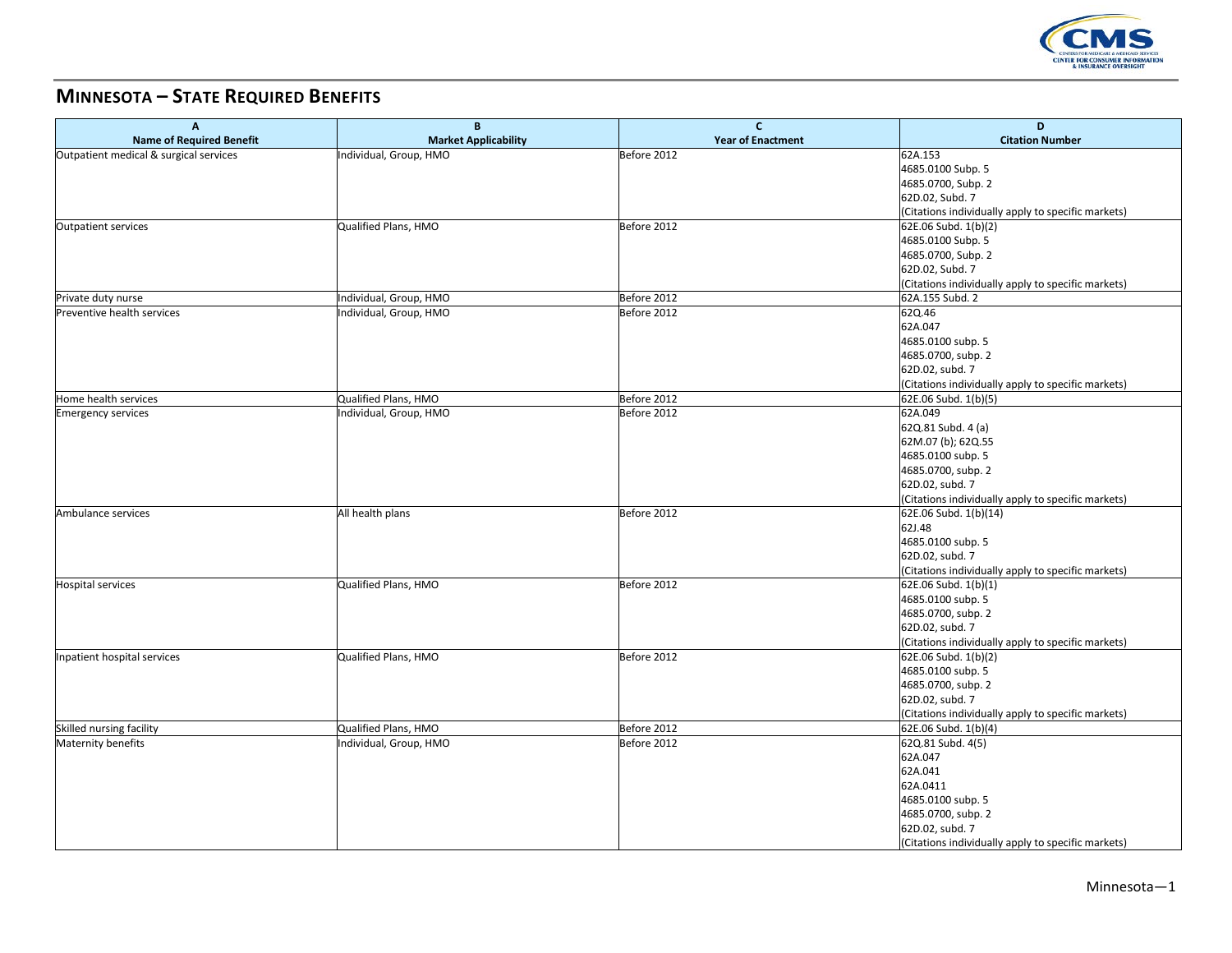

| A                                                | B                           | $\mathbf{C}$             | D                                                  |
|--------------------------------------------------|-----------------------------|--------------------------|----------------------------------------------------|
| <b>Name of Required Benefit</b>                  | <b>Market Applicability</b> | <b>Year of Enactment</b> | <b>Citation Number</b>                             |
| Pre-natal care                                   | Individual, Group, HMO      | Before 2012              | 62Q.81 Subd. 4(5)                                  |
|                                                  |                             |                          | 62A.047                                            |
|                                                  |                             |                          | 62A.041                                            |
|                                                  |                             |                          | 4685.0100 subp. 5                                  |
|                                                  |                             |                          | 4685.0700, subp. 2                                 |
|                                                  |                             |                          | 62D.02, subd. 7                                    |
|                                                  |                             |                          | (Citations individually apply to specific markets) |
| Minimum maternity stay                           | Individual, Group, HMO      | Before 2012              | 62A.0411                                           |
| Ambulatory mental health services                | Individual, Group, HMO      | Before 2012              | 62A.152                                            |
|                                                  |                             |                          | 62Q.47                                             |
|                                                  |                             |                          | 4685.0100 subp. 5                                  |
|                                                  |                             |                          | 4685.0700, subp. 2                                 |
|                                                  |                             |                          | 62D.02, subd. 7                                    |
|                                                  |                             |                          | (Citations individually apply to specific markets) |
| Inpatient mental health benefits                 | Individual, Group, HMO      | Before 2012              | 62Q.47                                             |
|                                                  |                             |                          | 4685.0100 subp. 5                                  |
|                                                  |                             |                          | 4685.0700, subp. 2                                 |
|                                                  |                             |                          | 62D.02, subd. 7                                    |
|                                                  |                             |                          | (Citations individually apply to specific markets) |
| Treatment for alcoholism and chemical dependency | Individual, Group, HMO      | Before 2012              | 62A.149                                            |
|                                                  |                             |                          | 62Q.47                                             |
|                                                  |                             |                          | 4685.0100 subp. 5                                  |
|                                                  |                             |                          | 4685.0700, subp. 2                                 |
|                                                  |                             |                          | 62D.02, subd. 7                                    |
|                                                  |                             |                          | (Citations apply to specific markets)              |
| Treatment for alcoholism and chemical dependency | Individual, Group, HMO      | Before 2012              | 62A.149                                            |
|                                                  |                             |                          | 62Q.47                                             |
|                                                  |                             |                          | 4685.0100 subp. 5                                  |
|                                                  |                             |                          | 4685.0700, subp. 2                                 |
|                                                  |                             |                          | 62D.02, subd. 7                                    |
|                                                  |                             |                          | (Citations individually apply to specific markets) |
| Prescription drug coverage                       | Qualified Plans, HMO        | Before 2012              | 62E.06 Subd. 1(b)(3)                               |
|                                                  |                             |                          | 4685.0700, subp. 3                                 |
|                                                  |                             |                          | 4685.0700, subp. 3A                                |
|                                                  |                             |                          | (Citations individually apply to specific markets) |
| Therapeutic services                             | Qualified Plans, HMO        | Before 2012              | 62E.06 Subd. 1 (b)(3)                              |
|                                                  |                             |                          | 4685.0700 Subd. 2E                                 |
|                                                  |                             |                          | 4685.0100 Subd. 5D                                 |
|                                                  |                             |                          | (Citations individually apply to specific markets) |
| Durable medical equipment                        | Individual, Group, HMO      | Before 2012              | 62Q.66                                             |
|                                                  |                             |                          | 62E.06 Subd. 1(b)(10)                              |
|                                                  |                             |                          | 4685.0700, subp. 2                                 |
|                                                  |                             |                          | 4685.0700, subp. 3B                                |
|                                                  |                             |                          | (Citations individually apply to specific markets) |
| Scalp-hair prostheses for alopecia areata        | Individual, Group, HMO      | Before 2012              | 62A.28                                             |
| Durable medical equipment                        | Individual, Group, HMO      | Before 2012              | 62Q.66                                             |
|                                                  |                             |                          | 62E.06 Subd. 1(b)(10)                              |
|                                                  |                             |                          | (Citations individually apply to specific markets) |
| Prostheses                                       | <b>Qualified Plans</b>      | Before 2012              | 62E.06 Subd. 1(b)(9)                               |
| <b>Hearing aids</b>                              | Individual, Group, HMO      | Before 2012              | 62Q.675                                            |
|                                                  |                             |                          |                                                    |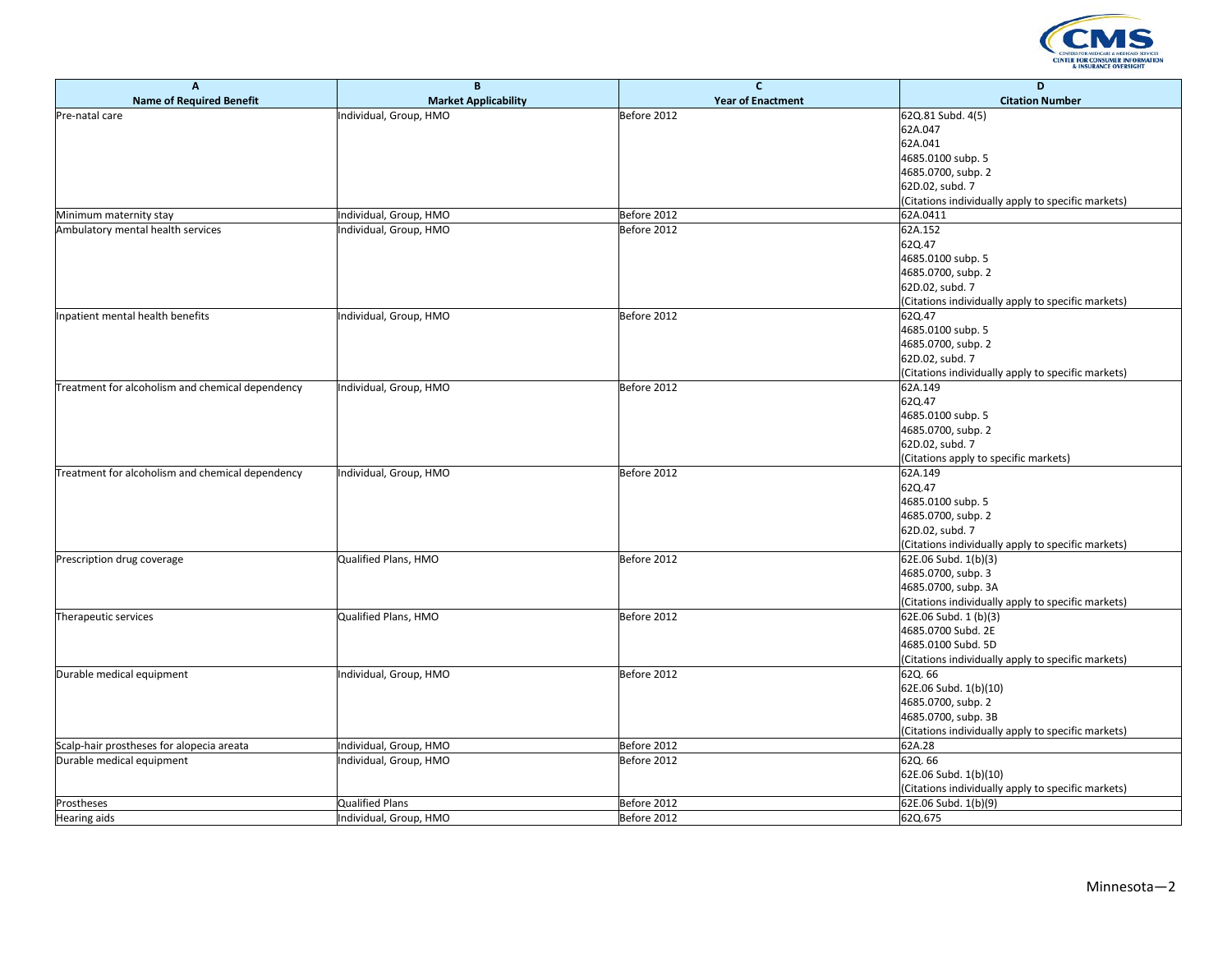

| A                                                          | B                                               | C                        | D                                                                       |
|------------------------------------------------------------|-------------------------------------------------|--------------------------|-------------------------------------------------------------------------|
| <b>Name of Required Benefit</b>                            | <b>Market Applicability</b>                     | <b>Year of Enactment</b> | <b>Citation Number</b>                                                  |
| Professional services, outpatient services and hospital    | Qualified Plans, HMO                            | Before 2012              | 62E.06                                                                  |
| services                                                   |                                                 |                          | 4685.0100 subp. 5                                                       |
|                                                            |                                                 |                          | 4685.0700, subp. 2                                                      |
|                                                            |                                                 |                          | 62D.02, subd. 7                                                         |
|                                                            |                                                 |                          | (Citations individually apply to specific markets)                      |
| Well-child visits, immunizations                           | ndividual, Group, HMO                           | Before 2012              | 62A.047                                                                 |
|                                                            |                                                 |                          | 4685.0100 subp. 5                                                       |
|                                                            |                                                 |                          | 4685.0700, subp. 2                                                      |
|                                                            |                                                 |                          | 62D.02, subd. 7                                                         |
|                                                            |                                                 |                          | (Citations individually apply to specific markets)                      |
| Routine cancer screenings (mammograms, ovarian cancer      | Individual, Group, HMO                          | Before 2012              | 62A.30                                                                  |
| screening for women at risk, pap smears)                   |                                                 |                          | 4685.0100 subp. 5                                                       |
|                                                            |                                                 |                          | 4685.0700, subp. 2                                                      |
|                                                            |                                                 |                          | 62D.02, subd. 7                                                         |
|                                                            |                                                 |                          | (Citations individually apply to specific markets)                      |
| Prostate cancer screening                                  | ndividual, Group, HMO                           | Before 2012              | 62Q.50                                                                  |
|                                                            |                                                 |                          | 4685.0100 subp. 5                                                       |
|                                                            |                                                 |                          | 4685.0700, subp. 2                                                      |
|                                                            |                                                 |                          | 62D.02, subd. 7                                                         |
|                                                            |                                                 |                          | (Citations individually apply to specific markets)                      |
| Preventive health services                                 | Individual, Group, HMO                          | Before 2012              | 62Q.46                                                                  |
|                                                            |                                                 |                          | 62A.047                                                                 |
|                                                            |                                                 |                          | 4685.0100 subp. 5                                                       |
|                                                            |                                                 |                          | 4685.0700, subp. 2                                                      |
|                                                            |                                                 |                          | 62D.02, subd. 7                                                         |
|                                                            |                                                 |                          |                                                                         |
|                                                            |                                                 | Before 2012              | (Citations individually apply to specific markets)<br>4685.0100 subp. 5 |
| Routine eye exams                                          | HMO plans                                       |                          |                                                                         |
|                                                            |                                                 |                          | 4685.0700, subp. 2                                                      |
|                                                            |                                                 |                          | 62D.02, subd. 7                                                         |
| Diagnostic testing                                         | Qualified Plans, HMO                            | Before 2012              | 62E.06 Subd. 1(b)(11)                                                   |
|                                                            |                                                 |                          | 4685.0100 subp. 5                                                       |
|                                                            |                                                 |                          | 4685.0700, subp. 2                                                      |
|                                                            |                                                 |                          | 62D.02, subd. 7                                                         |
|                                                            |                                                 |                          | (Citations individually apply to specific markets)                      |
| Radiation therapy                                          | <b>Qualified Plans</b>                          | Before 2012              | 62E.06 Subd. 1(b)(6)                                                    |
| Temporomandibular joint disorder (TMJ) and                 | ndividual, Group, HMO                           | Before 2012              | 62A.043                                                                 |
| craniomandibular disorder (CMD)                            |                                                 |                          |                                                                         |
| Reconstructive surgery                                     | ndividual, Group, HMO                           | Before 2012              | 62A.25                                                                  |
| Clinical trials                                            | ndividual, Group, HMO                           | Before 2012              | 62D.109, 62Q.526                                                        |
|                                                            |                                                 |                          | Citations individually apply to specific markets)                       |
| Coverage for diabetes                                      | ndividual, Group, HMO                           | Before 2012              | 62A.3093                                                                |
| PKU treatment                                              | ndividual, Group, HMO                           | Before 2012              | 62A.26                                                                  |
| Coverage for off-label drugs to treat cancer in certain    | ndividual, Group, HMO                           | Before 2012              | 62Q.525                                                                 |
| circumstances                                              |                                                 |                          |                                                                         |
| Anesthesia and hospital charges for dental care            | ndividual, Group, HMO                           | Before 2012              | 62A.308                                                                 |
| Coverage for chemical dependency in corrections facilities | Health plan that provides coverage for chemical | Before 2012              | 62Q.137                                                                 |
|                                                            | dependency                                      |                          |                                                                         |
| Coverage for mental health medically necessary care        | Individual, Group, HMO                          | Before 2012              | 62Q.53                                                                  |
| Court-ordered mental health services                       | ndividual, Group, HMO                           | Before 2012              | 62Q.535                                                                 |
| Nonformulary antipsychotic drugs                           | Individual, Group, HMO                          | Before 2012              | 62Q.527                                                                 |
| Cleft lip/cleft palate                                     | ndividual, Group, HMO                           | Before 2012              | 62A.042                                                                 |
| Lyme disease                                               | Individual, Group, HMO                          | Before 2012              | 62A.265                                                                 |
| Port-wine stain removal                                    | Individual, Group, HMO                          | Before 2012              | 62A.304                                                                 |